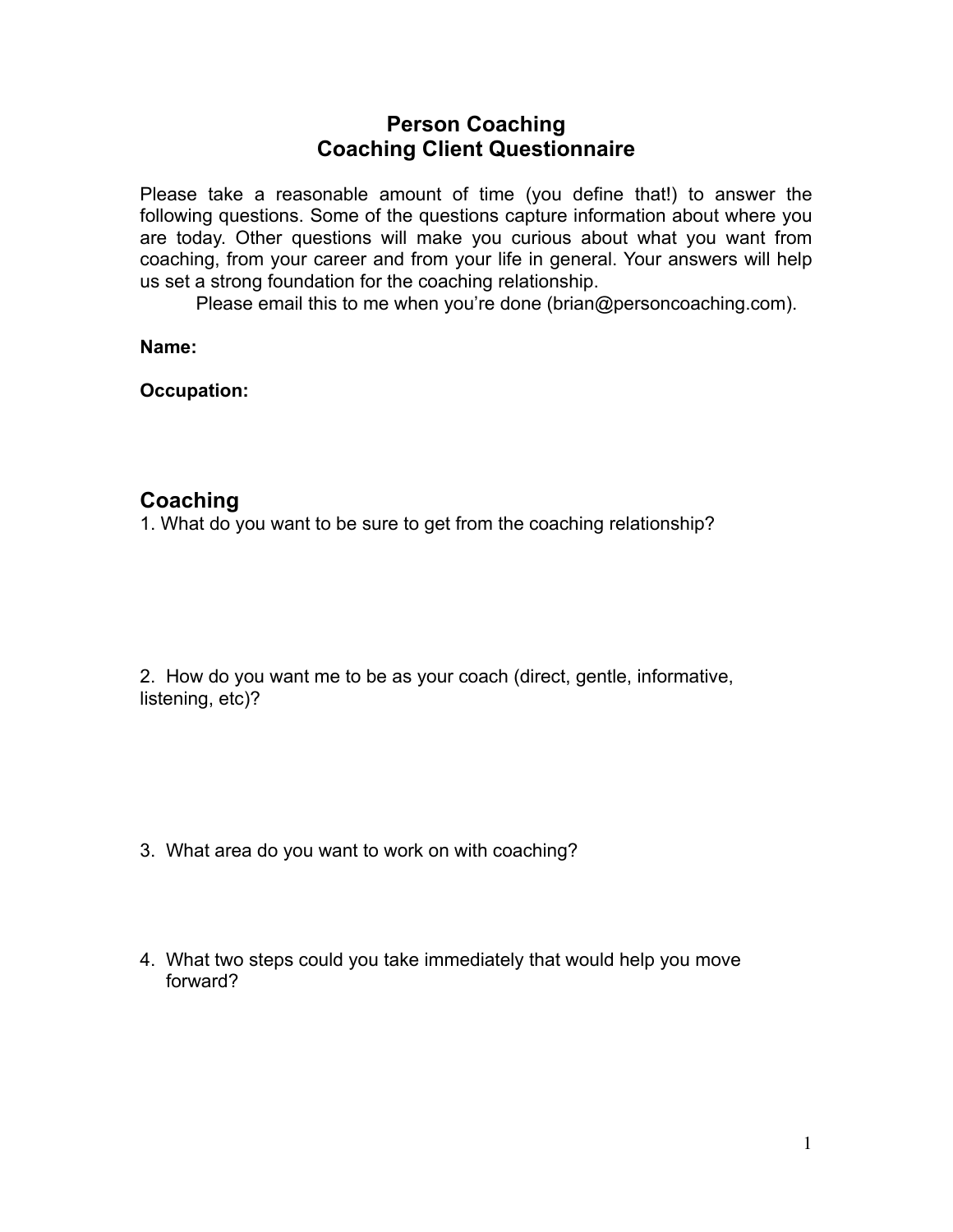5. What can I say to you when you are stuck that will help you move forward?

6. What changes in your life need to be made to help your coaching be successful?

## **Career**

1. What do you want from your career?

2. What key projects are you involved with?

- 3. What skills or knowledge are you presently developing?
- 4. What are your key career goals?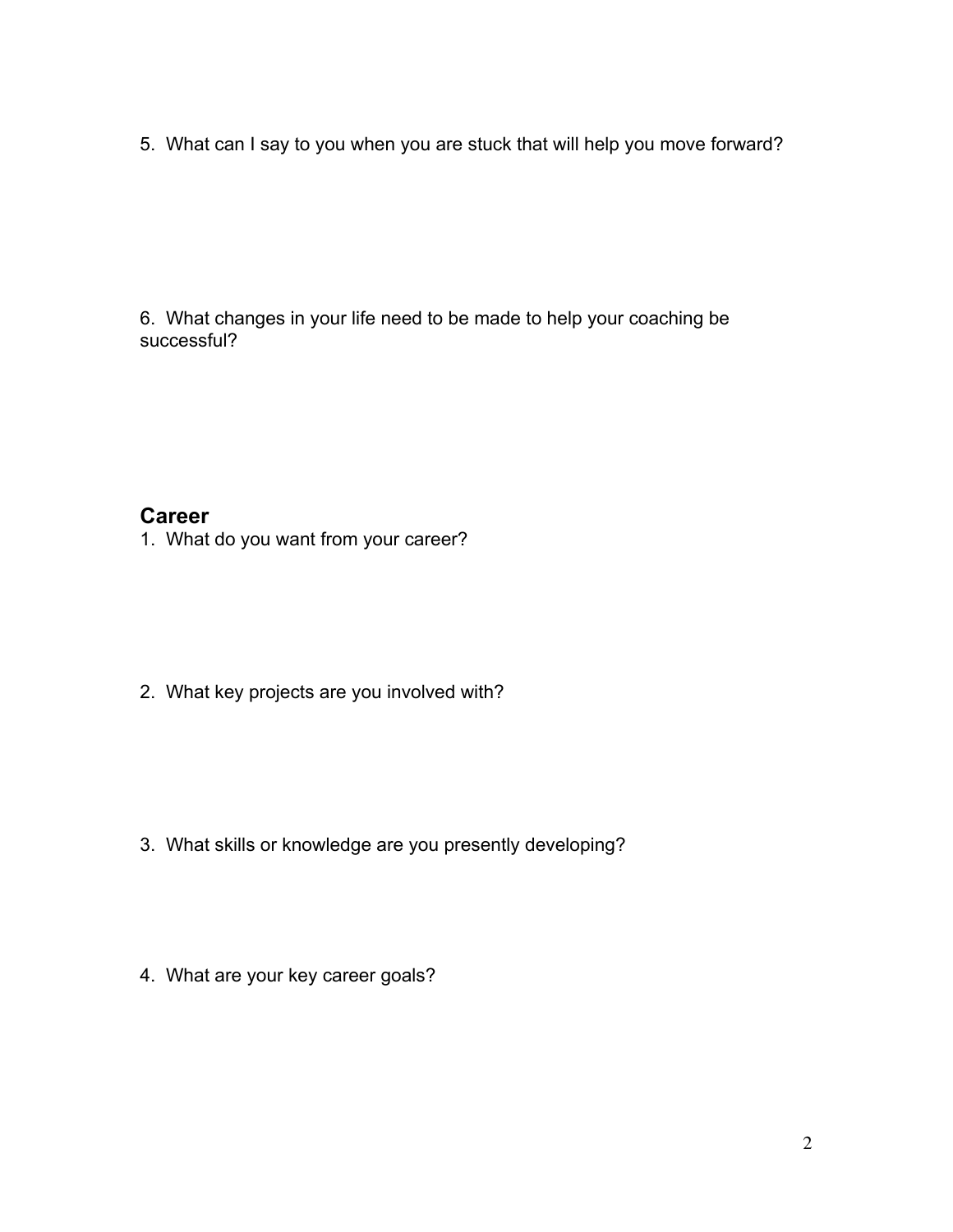5. What do you want to do to support your career goals?

6. What do you need to change to help your career move forward?

7. How do your career goals support your personal goals?

## **Personal**

1. What special interests do you have?

- 2. What special knowledge do you have?
- 3. What do you believe in strongly?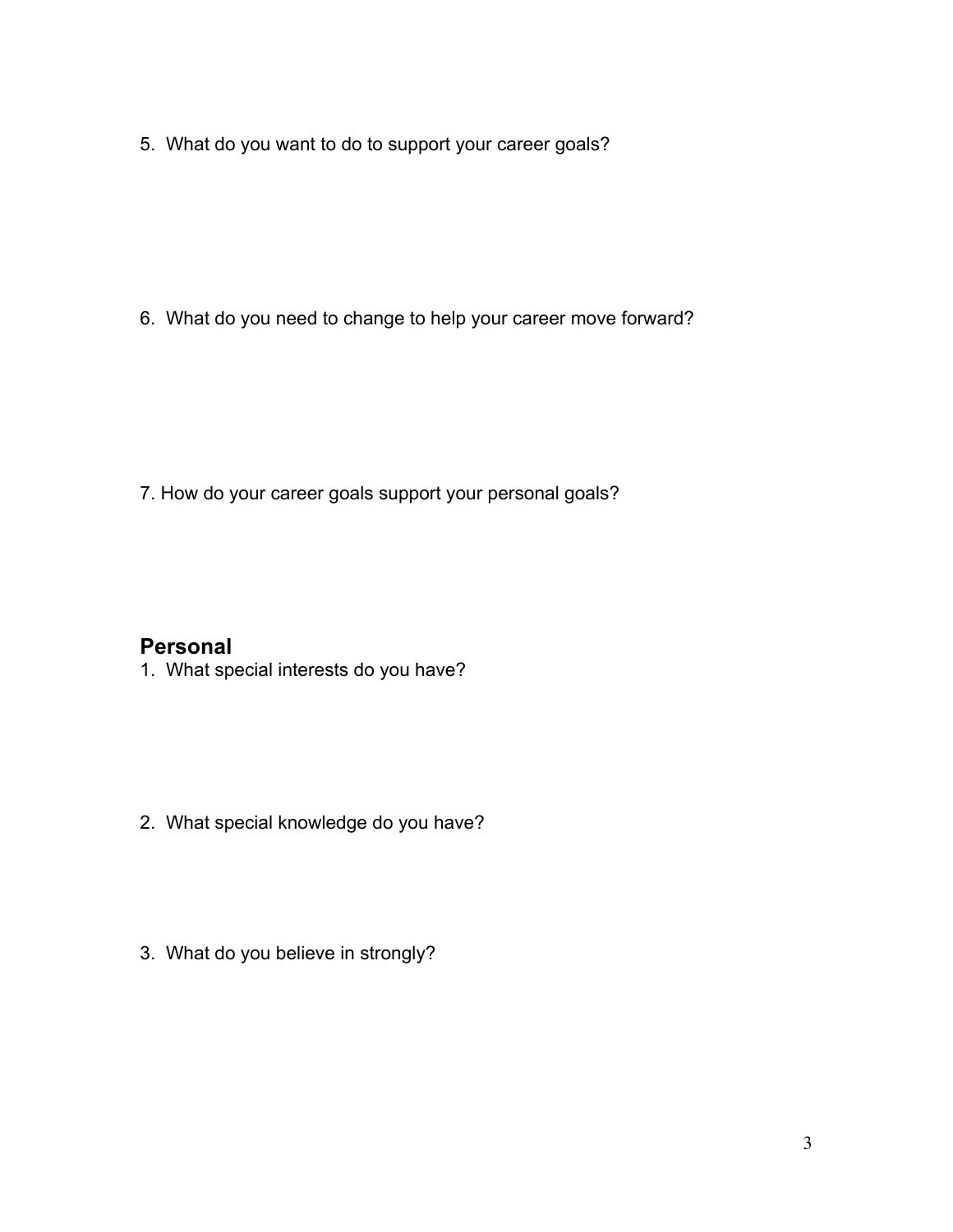4. Tell me about a time when (at work or play) you were operating in a peak performance, when things were going really well or when you were very pleased with what you were doing or accomplishing. Please, do not be humble please. What was going on? Who was involved? What feelings did you have?

5. What do you do when things get stressful?

6. What activities have special meaning for you?

- 7. What vision do you have for your life?
- 8. Tell me about your family and personal life: